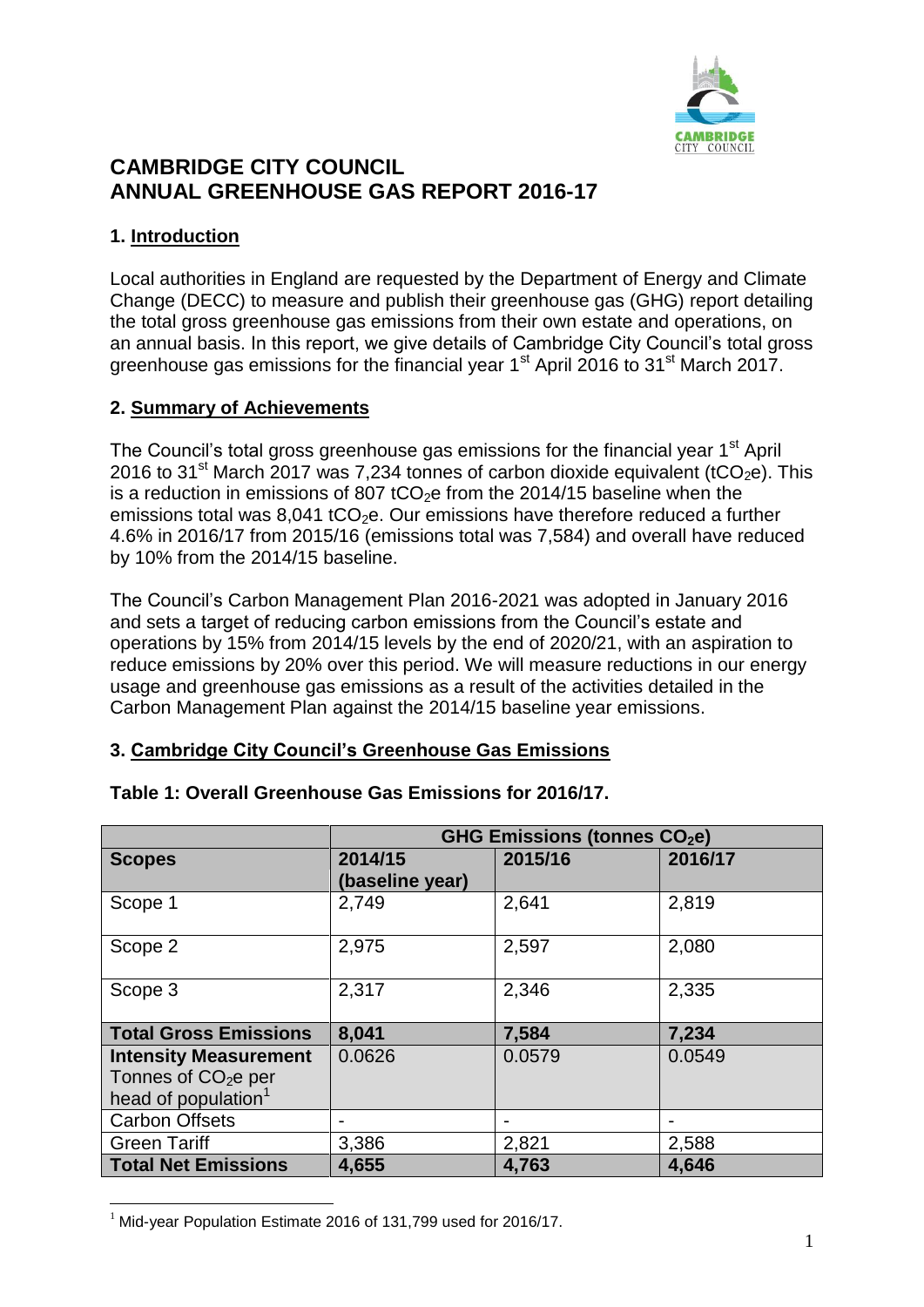

|                              | <b>GHG Emissions (tonnes CO2e)</b> |         |         |
|------------------------------|------------------------------------|---------|---------|
| <b>Scopes</b>                | 2014/15                            | 2015/16 | 2016/17 |
|                              | (baseline year)                    |         |         |
| Scope 1                      |                                    |         |         |
| <b>Gas Consumption</b>       | 1,540                              | 1,637   | 1,544   |
| <b>Owned Transport</b>       | 1,209                              | 1,004   | 1,275   |
| <b>Process Emissions</b>     |                                    |         |         |
| <b>Fugitive Emissions</b>    |                                    |         |         |
| <b>Total Scope 1</b>         | 2,749                              | 2,641   | 2,819   |
| <b>Scope 2</b>               |                                    |         |         |
| <b>Purchased Electricity</b> | 2,975                              | 2,597   | 2,080   |
| <b>Total Scope 2</b>         | 2,975                              | 2,597   | 2,080   |
| Scope 3                      |                                    |         |         |
| <b>Business Travel</b>       | 52                                 | 57      | 59      |
| <b>Outsourced Activities</b> | 1,904                              | 2,001   | 2,012   |
| <b>Transmission and</b>      | 361                                | 288     | 264     |
| distribution (T&D) losses    |                                    |         |         |
| <b>Employee Commuting</b>    | $\blacksquare$                     | -       | -       |
| <b>Waste Disposal</b>        |                                    |         |         |
| <b>Total Scope 3</b>         | 2,317                              | 2,346   | 2,335   |
| <b>Total Gross Emissions</b> | 8,041                              | 7,584   | 7,234   |

# **Table 2: Greenhouse Gas Emissions for 2016/17 – by Scope.**

## **4. General Organisation Information**

Cambridge City Council is a district authority and is responsible for providing a wide range of services to people who live within the City of Cambridge, to people who visit the City, and to businesses and other organisations based in Cambridge including housing, refuse and recycling collections, licensing, planning and building control, Council Tax collection, and environmental health services. It currently serves a population of 131,799<sup>2</sup>; has 42 elected Members; and employs 833 members of staff as at 31 March 2017 (68 waste collections staff have transferred to the Shared Waste Service). Further information on the Council can be found on the Council's [website](http://www.cambridge.gov.uk/) and within its [constitution,](https://www.cambridge.gov.uk/constitution) which sets out the responsibilities of the Council, its Members and its employees.

# **5. Reporting Period**

1 April 2016 – 31 March 2017.

## **6. Significant changes in Emissions**

As detailed in Table 1, the Council's gross emissions for 2016/17 was 7,234 tonnes of carbon dioxide equivalent (tCO<sub>2</sub>e) which is a reduction in emissions of 807 tCO<sub>2</sub>e from the 2014/15 baseline when the emissions total was 8,041 tCO<sub>2</sub>e. Our emissions have therefore reduced by 10% since the baseline year of 2014/15.

 $\overline{a}$  $2$  Based on Office for National Statistics 2016 Mid-Year Population Statistics released June 2017.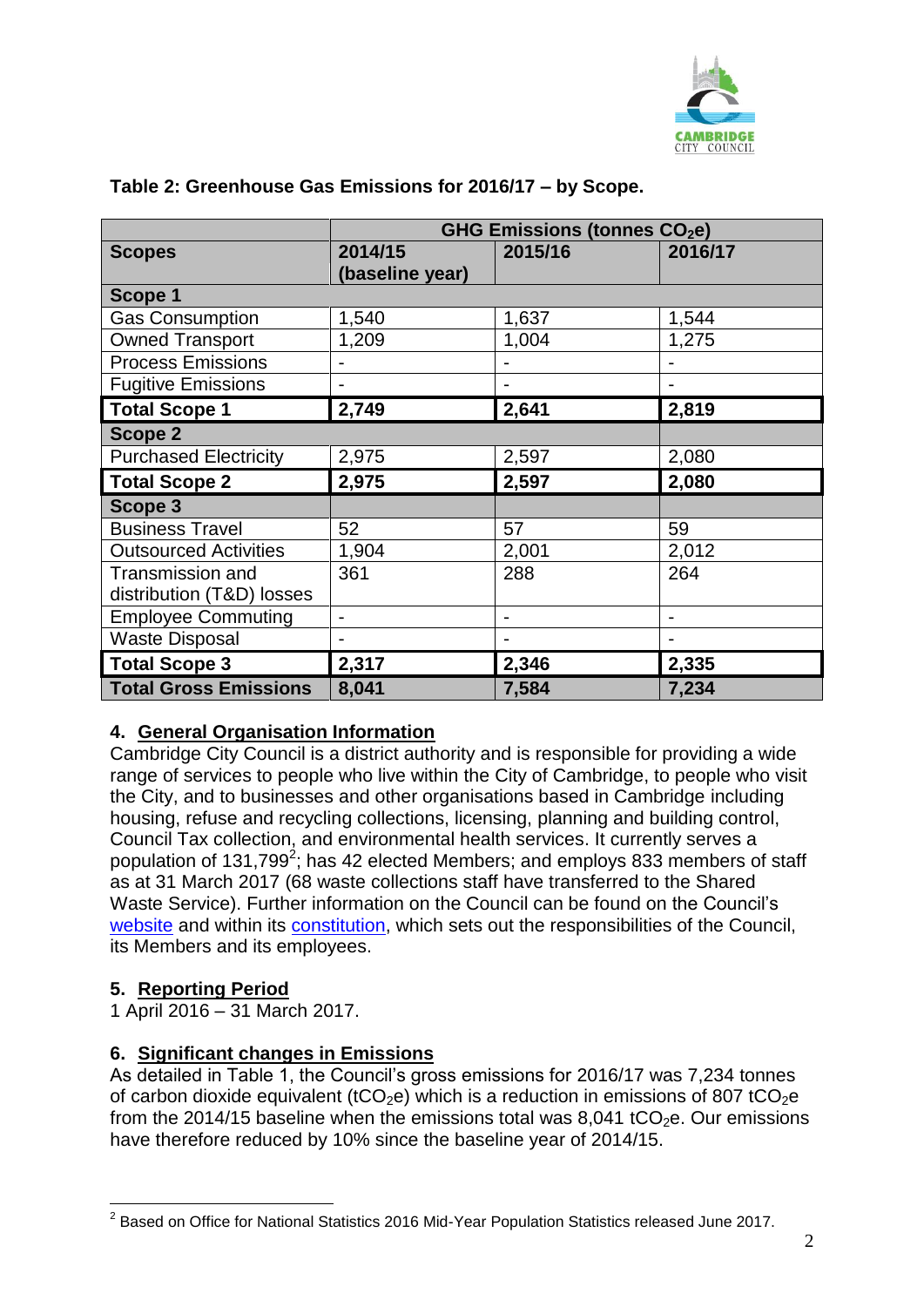

The average of the last 3 years' emissions totals (2014/15, 2015/16 and 2016/17) is 7,620 tCO<sub>2</sub>e:

| Year           | tCO <sub>2</sub> e       |
|----------------|--------------------------|
| 2014/15        | 8,041 tCO <sub>2</sub> e |
| 2015/16        | 7,584 tCO <sub>2</sub> e |
| 2016/17        | 7,234 tCO <sub>2</sub> e |
| 3 Year Average | 7,620 tCO <sub>2</sub> e |

This three year average figure will be used to compare with next year's 3 year average figure which will be calculated when next year's 2017/18 emissions total is compiled.

Last year's 3 year average figure was 7,866 tCO<sub>2</sub>e, which has reduced in 16/17 to 7,620 tCO<sub>2</sub>e. This comparison of the average figure will reduce the impact of fluctuations in energy consumption due to factors such as a warm winter requiring less energy for heating and allow us to assess if the Council's emissions are reducing overall, over a longer time period.

#### Carbon Management Plan Projects

As part of the Council's previous Carbon Management Plan 2011-2016, a further 12 projects were delivered in 2015/16, some of which were implemented towards the end of the 2015/16 financial year. The emission reductions from these projects will therefore be reflected in this year's 2016/17 emissions total:

- Solar photovoltaic (PV) panels were installed at Buchan Street Neighbourhood Centre to capture the sun's energy using photovoltaic cells, which convert the sunlight into electricity, which is used to run electrical appliances and lighting.
- At the Meadows and Ross Street Community Centres, the remaining boilers were replaced.
- The lighting at the Crematorium was replaced with LED lighting.
- Lighting sensors were installed at Whitefriars Sheltered Housing.
- Lighting sensors were installed, and communal lighting replaced with LED lighting at School Court Sheltered Housing.
- At Stanton House Sheltered Housing, communal lighting was replaced with LED lighting.
- Hallway lighting was replaced with LED lighting and the total number of lamps reduced in the entrance area at Orwell House Enterprise Centre.
- Alternative hot water provision was also provided at Orwell House.
- The air conditioning system at Mandela was upgraded to a more efficient system.
- The boiler was replaced at Abbey Pools.
- Cherry Hinton Village Centre's boiler was replaced.
- 20 fleet vehicles were replaced with vehicles with stop-start technology.

As part of the Council's new Carbon Management Plan 2016-2021, 3 projects were delivered in 2016/17:

 The lighting at the Grand Arcade and Grafton East car parks was replaced with low-energy LED lighting. Motion and light sensors were also installed to turn off the lighting when there is sufficient daylight or no recent movement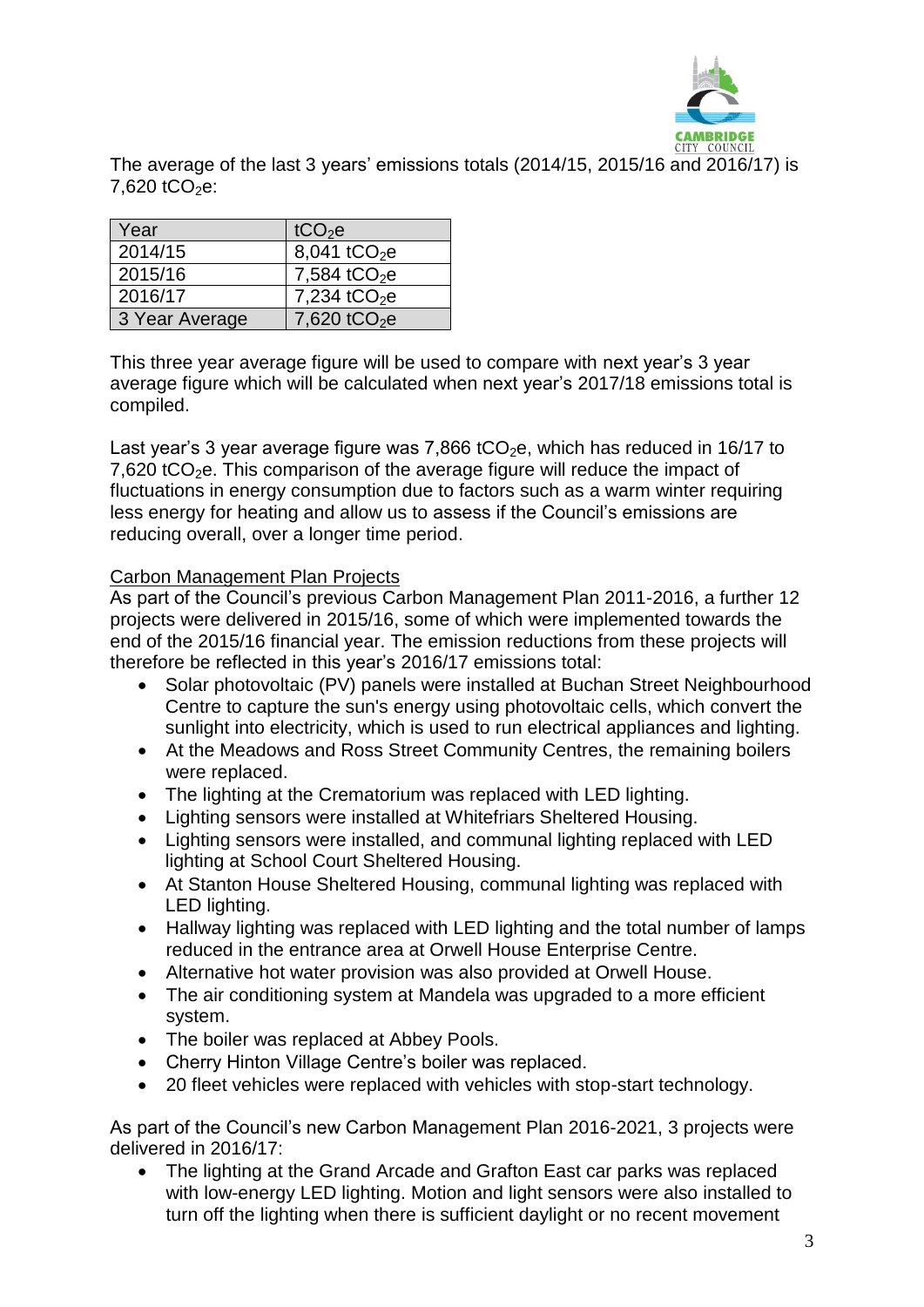

detected. These measures will result in an estimated 41% reduction in electricity consumption at Grand Arcade and 45% reduction at Grafton East. The 2 projects contribute 78% of the estimated carbon savings from the projects identified in the Carbon Management Plan for 2016/17.

- Loft insulation was installed at the Crematorium.
- The boilers were replaced at City Homes North with new energy efficient boilers.

A number of significant carbon reduction projects are in development for 2 of the Council's main office buildings, Mandela House and the Guildhall, to be installed in 2017/18.

# Office Accommodation Strategy

During 2016-17 a number of Council building were vacated as part of the Council's Accommodation Strategy resulting in significant reductions in gas and electricity consumption for those buildings, and in some cases, an increase in energy consumption at buildings that staff were moved into:

- Mandela House's upper floors were vacated during 2016-17 ahead of major refurbishment works and staff moved to Hobson House and Mill Road Depot which has resulted in a significant reduction in gas and electricity consumption at the building and therefore carbon emissions.
- Mill Road Depot's garage service and refuse services were moved to Waterbeach resulting in a significant reduction in gas and electricity consumption following the closure of the garage. The energy consumption for Waterbeach increased as a result as Mill Road Depot staff and operations moved in.
- City Homes South offices were vacated resulting in a reduction in carbon emissions for this building during 2016-17. Staff were moved to City Homes North offices which recorded a small increase in gas consumption to City Homes North.

# **7. Approach**

We have followed the [Government's guidance,](https://www.gov.uk/measuring-and-reporting-environmental-impacts-guidance-for-businesses) published by Defra, on how to measure and report greenhouse gas emissions.

# **8. Organisational Boundary**

We have defined our organisational boundary following the Financial Control approach. Further detail on which operations or activities have been included within our organisational boundary for the purposes of compiling this greenhouse gas report is provided under 'Operational Scope' below.

# **9. Operational Scopes**

We have measured our Scope 1 and Scope 2 emissions for all properties and vehicles that we fully own and control. Our reported Scope 1 and 2 emissions also also include emissions from properties that we lease in from others, where the Council is delivering a service.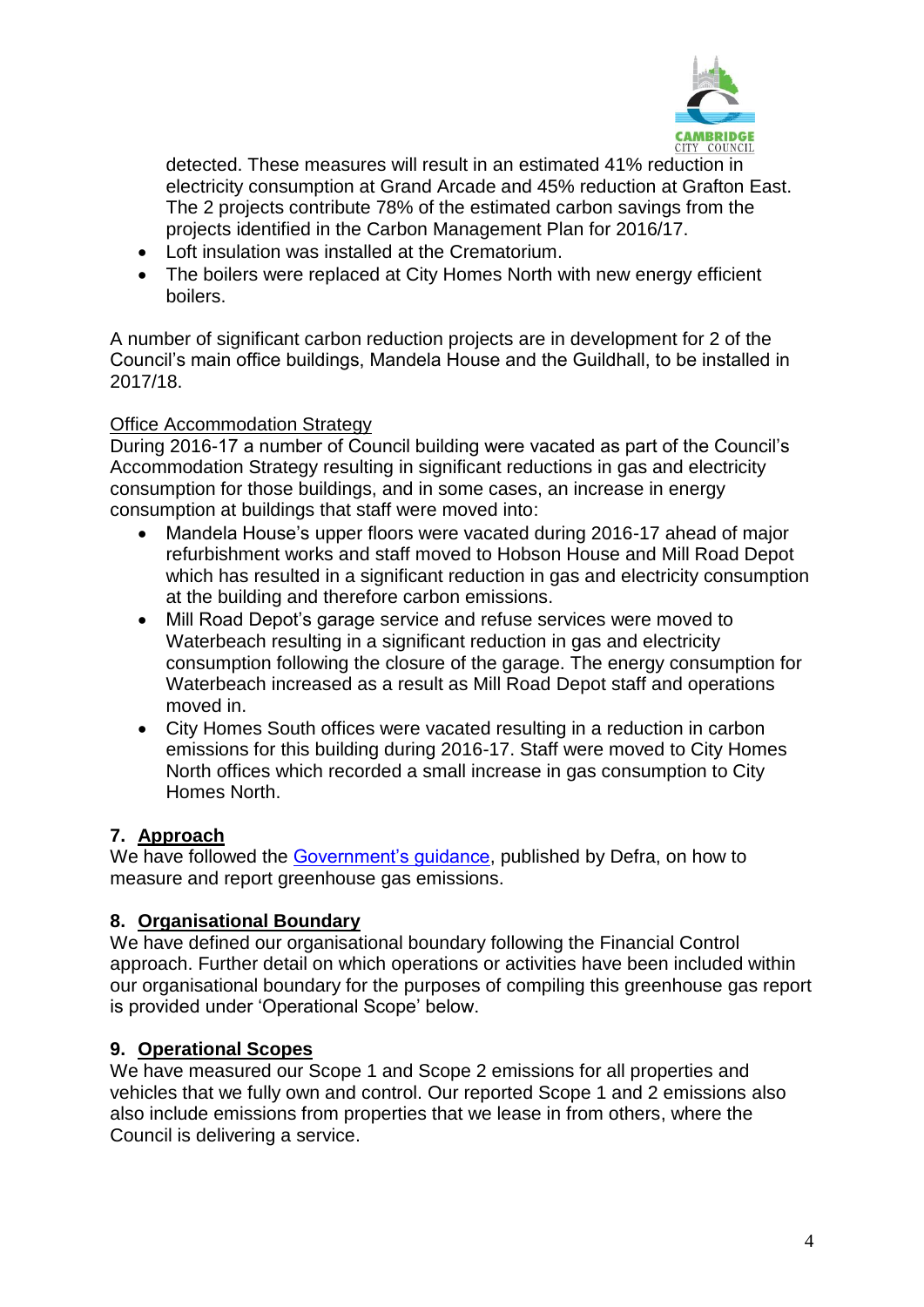

**CAMBRIDGE**<br>We have reported some of our Scope 3 emissions, depending on the availability of comprehensive and reliable data; and the extent to which Cambridge City Council has control over the operation/ activity in question – see the table below for details:

| <b>Source of Emissions</b>                     | <b>Emissions</b><br>included in | <b>Explanation for specific emissions</b><br>excluded from our reporting           |  |
|------------------------------------------------|---------------------------------|------------------------------------------------------------------------------------|--|
|                                                | our                             |                                                                                    |  |
|                                                | reporting?                      |                                                                                    |  |
| Scope 1 (Direct)                               |                                 |                                                                                    |  |
| Gas consumption: in                            | Yes                             | This includes our office buildings,                                                |  |
| buildings we fully own,                        |                                 | community centres, car parks, sheltered                                            |  |
| occupy and control                             |                                 | and temporary housing, Mill Road Depot<br>and crematorium (our leisure centres,    |  |
|                                                |                                 | Corn Exchange and Parsons Court are                                                |  |
|                                                |                                 | included as Scope 3 emissions because                                              |  |
|                                                |                                 | they are Outsourced Activities).                                                   |  |
| Gas consumption: in                            | Partially                       | We have only included emissions                                                    |  |
| buildings we own and                           |                                 | arising from energy used in the                                                    |  |
| lease out to others                            |                                 | communal areas of some of the                                                      |  |
|                                                |                                 | buildings that we lease out (energy used<br>in communal areas is provided and paid |  |
|                                                |                                 | for by the Council). We do not have                                                |  |
|                                                |                                 | access to data on energy used by our                                               |  |
|                                                |                                 | tenants.                                                                           |  |
| Gas consumption: in                            | Yes                             |                                                                                    |  |
| buildings we lease in                          |                                 |                                                                                    |  |
| from others                                    |                                 |                                                                                    |  |
| Other fuel consumption<br>(in owned transport) | Yes                             |                                                                                    |  |
| <b>Process emissions</b>                       | <b>No</b>                       | Not relevant                                                                       |  |
| <b>Fugitive emissions</b>                      | <b>No</b>                       | Excluded due to the time it would take to                                          |  |
| (from air conditioning                         |                                 | collect data.                                                                      |  |
| units)                                         |                                 |                                                                                    |  |
| <b>Scope 2 (Energy Indirect)</b>               |                                 |                                                                                    |  |
| Purchased electricity: in                      | Yes                             | This includes our office buildings,                                                |  |
| buildings we fully own,                        |                                 | community centres, car parks, sheltered                                            |  |
| occupy and control                             |                                 | and temporary housing, Mill Road Depot<br>and crematorium (our leisure centres,    |  |
|                                                |                                 | Corn Exchange and Parsons Court are                                                |  |
|                                                |                                 | included as Scope 3 emissions because                                              |  |
|                                                |                                 | they are Outsourced Activities).                                                   |  |
| Purchased electricity: in                      | Partially                       | We have only included emissions                                                    |  |
| buildings we own and                           |                                 | arising from energy used in the                                                    |  |
| lease out to others                            |                                 | communal areas of some of the                                                      |  |
|                                                |                                 | buildings that we lease out (energy used<br>in communal areas is provided and paid |  |
|                                                |                                 | for by the Council). We do not have                                                |  |
|                                                |                                 | access to data on energy used by our                                               |  |
|                                                |                                 | tenants.                                                                           |  |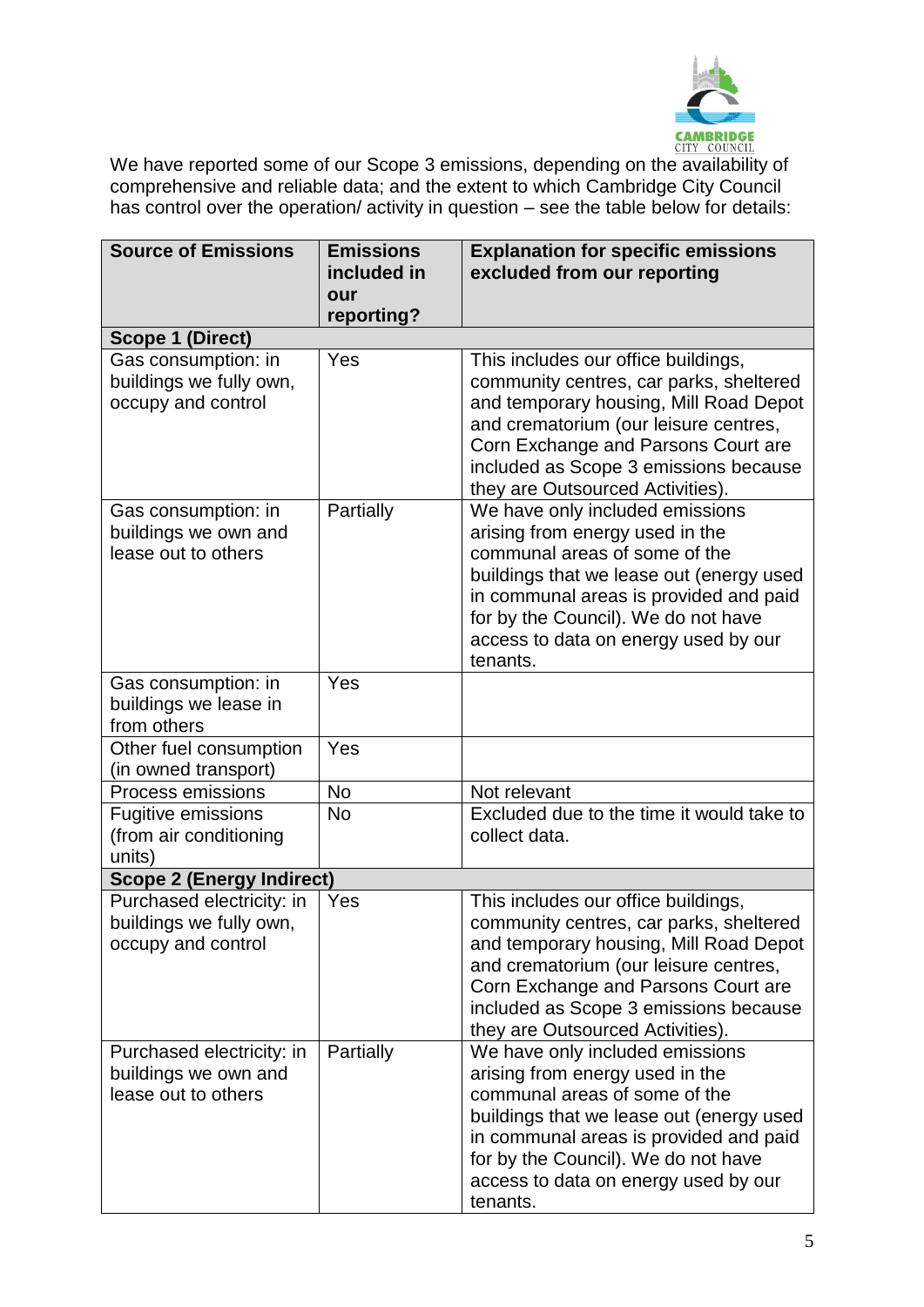

|                                 |                                                      | ULLI UUUNUL                                                              |
|---------------------------------|------------------------------------------------------|--------------------------------------------------------------------------|
| <b>Source of Emissions</b>      | <b>Emissions</b><br>included in<br>our<br>reporting? | <b>Explanation for specific emissions</b><br>excluded from our reporting |
| Purchased electricity: in       | <b>Yes</b>                                           |                                                                          |
| buildings we lease in           |                                                      |                                                                          |
| from others                     |                                                      |                                                                          |
|                                 |                                                      |                                                                          |
| <b>Scope 3 (Other Indirect)</b> |                                                      |                                                                          |
| <b>Purchased materials</b>      | <b>No</b>                                            | Excluded due to time/ cost of data                                       |
| and fuels                       |                                                      | collection.                                                              |
| <b>Business travel</b>          | Yes                                                  |                                                                          |
| Commuter travel                 | <b>No</b>                                            | Excluded due to time/ cost of data                                       |
|                                 |                                                      | collection.                                                              |
| Waste disposal                  | <b>No</b>                                            | Excluded due to time/ cost of data                                       |
|                                 |                                                      | collection.                                                              |
| Water usage                     | <b>No</b>                                            | Excluded due to time/ cost of data                                       |
|                                 |                                                      | collection.                                                              |
| <b>Outsourced activities</b>    | Partially                                            | Included: Management of leisure sites &                                  |
|                                 |                                                      | swimming pools <sup>1</sup> ; Corn Exchange and                          |
|                                 |                                                      | Parsons Court – as managed by                                            |
|                                 |                                                      | Cambridge Live.                                                          |

<sup>1</sup> We share management & maintenance responsibility for our leisure sites & swimming pools with the appointed contractor.

#### **10.Conversion/ Emissions Factors used**

The emissions factors used to report this Greenhouse Gas report are those provided by Defra (Department for Environment Food & Rural Affairs) and are available at: [www.ukconversionfactorscarbonsmart.co.uk.](file:///C:/Data/Strategy%20&%20Partnerships/Sustainable%20City/SUS110CLIMCHAG/114%20Council%20(internal%20projects)/MONITORING%20&%20REPORTING/NI%20185%20&%20194/2014-2015/Summary%20of%20Emissions%20and%20Report/www.ukconversionfactorscarbonsmart.co.uk)

#### **11.Geographical Breakdown**

All of our operations and activities are carried out in the UK.

#### **12.Baseline Year**

Our baseline year is 1<sup>st</sup> April 2014 to 31<sup>st</sup> March 2015.

#### **13.Base Year Recalculation Policy**

In establishing our base year recalculation policy, we have closely followed advice given in the [Government's guidance](https://www.gov.uk/government/uploads/system/uploads/attachment_data/file/206392/pb13944-env-reporting-guidance.pdf) on how to measure and report greenhouse gas emissions.

Should the Council **in-source or acquire** a facility or emission source from another party, then we will recalculate our base year emissions provided that:

- The facility or emission source in question was operational during our base year (2014/15); *and*
- We had not accounted for the emissions from this facility or emission source when we first established our base year emissions; *and*
- The emissions from the in-sourced or acquired emission source equate to more than 1% of our original base year emissions.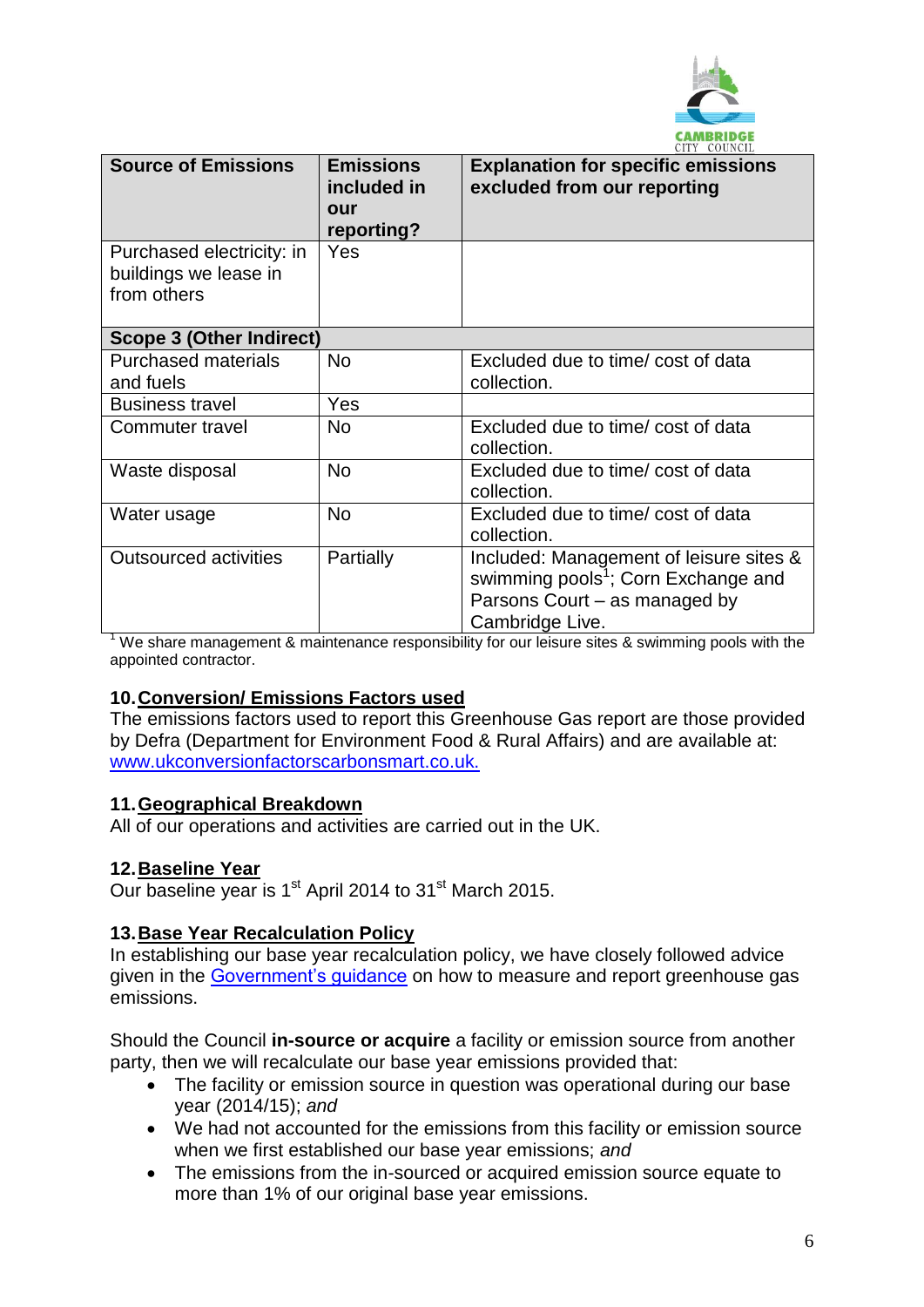

Should the Council **outsource** a facility or emission source to another party, we will *not* recalculate our base year emissions but we will instead report the emissions arising from the outsourced facility or activity as part of our Scope 3 emissions, provided that:

- We are able to source comprehensive and accurate data on emissions arising from the facility/ activity from the party to which the facility/ activity has been outsourced; *and*
- The emissions from the outsourced facility or activity equate to more than 1% of our original base year emissions.

Should we discover errors in the energy and fuel consumption data that we used to calculate our base year emissions, we will recalculate our base year emissions using revised/ amended data in order to correct the errors.

In all other circumstances, we will not recalculate our base year emissions, unless this is specifically required or advised in relevant guidance.

## **14.Target**

In the Council's Carbon Management Plan 2016-21 we have set a target of reducing carbon emissions from the Council's estate and operations by 15% from 2014/15 levels by the end of 2020/21 with an aspiration to reduce emissions by 20% over this period.

#### **15.Intensity Measurement**

We have included an intensity ratio of 'tonnes of  $CO<sub>2</sub>e$  per resident of Cambridge City', which is based on mid-year population statistics, produced in June 2016, because the Council exists to deliver services for the people of Cambridge City.

#### **16.External Assurance Statement**

In August 2015 the Building Energy Manager from the University of Cambridge assessed the approach and methodology we have followed when compiling this Greenhouse Gas Report, and confirmed that our approach is robust and fit for purpose.

We have carried out our own internal checks to ensure that the data used to compile this report is accurate, which has included an assessment of the process by a member of the Council's Internal Audit team in July 2017.

## **17.Carbon Offsets**

We have not purchased any carbon credits.

#### **18.Amount of Electricity Purchased for use or consumption in owned or controlled sources:**

5,047 MWh

## **19.Purchased Green Tariffs – Reduction in tonnes of CO2e per year:**

The Council purchased 100% green electricity (from renewable energy or good quality CHP) from Opus for all of the Council's larger sites along with one of the Council's Leisure sites, Parkside Pool, from April 2016 to September 2016. From October 2016, the council changed it electricity supplier to Total Gas and Power, and